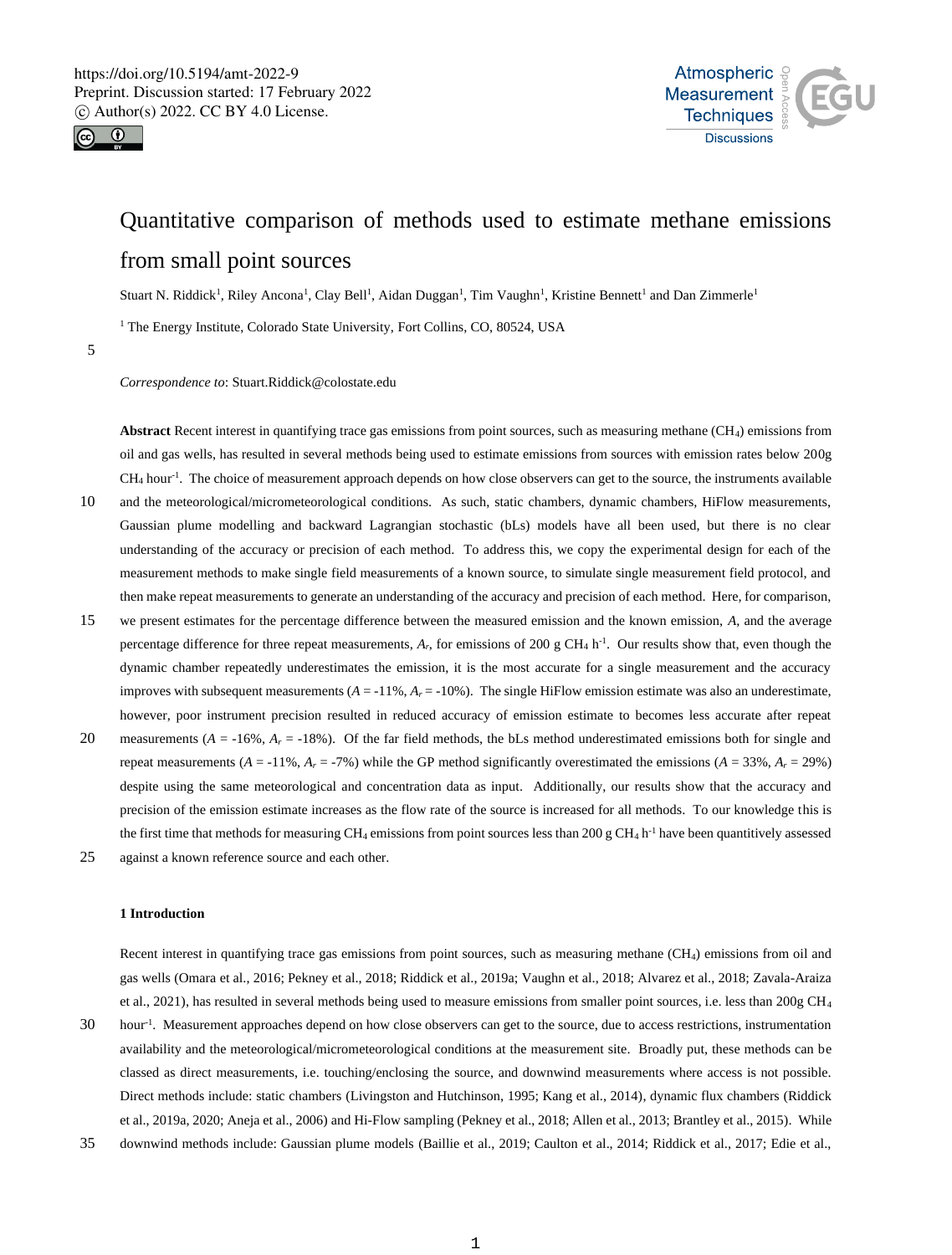



2020; Bell et al., 2017) and Lagrangian dispersion models (Riddick et al., 2019a, 2017; Denmead, 2008; Flesch et al., 1995). Despite the interest in developing methods, emissions calculated using these methods have not been comprehensively compared using a known emission source, even though the results of these studies are being used to guide policy.

- Static chambers have been used to estimate  $CH_4$  emissions from abandoned wells that are very small sources  $(0.6 \text{ mg hr}^{-1})$  to those that are much larger (90 g hr<sup>-1</sup>) (Kang et al., 2014). This method is relatively simple, where a container of a known volume (*V*,  $m<sup>3</sup>$ ) is place over the emission source and the change in concentration (C, g m<sup>-3</sup>) inside the container over time (*t*, s) can be used to calculate the emission  $(Q, g \, s^{-1})$ ; Equation 1). Kang et al. (2014) reported using a gas chromatograph after the measurement campaign to assay CH<sup>4</sup> concentrations taken from the chamber at time intervals. Therefore, the static chamber method requires no power, apart from batteries to run a fan in the chamber and is very portable. Major shortcomings of this method are the uncertainty
- 45 caused by incomplete mixing of methane in the chamber, estimated at a factor of 2 (Kang et al., 2014), and large emission sources can result in the concentration inside the chamber exceeding the CH<sup>4</sup> lower explosive limit (LEL).

$$
Q = \frac{dC}{dt} . V \qquad \text{(Equation 1)}
$$

To address LEL issues inside the chamber, a dynamic flux method has also been used to measure CH<sup>4</sup> leakage from abandoned and active oil and gas wells (Riddick et al., 2019a). Like the static chamber, the dynamic chamber comprises of a container

- 50 enclosing the source and a propeller is used to circulate the air. Additionally, a flow of air is passed through the chamber, which reduces the likelihood of exceeding LEL inside the chamber. Unlike the static chamber, the CH<sub>4</sub> concentration becomes stable after a period of time depending on the source emission rate. The CH<sub>4</sub> flux  $(Q, g s^{-1})$  is calculated (Equation 2) from the CH<sub>4</sub> concentration at steady state  $(C_{eq}, g \text{ m}^{-3})$ , the background CH<sub>4</sub> concentration  $(C_b, g \text{ m}^{-3})$  in the air used to flush the chamber, the height of the chamber  $(h, m)$ , the flow of air through the chamber  $(q, m^3 s^{-1})$ , the area of the chamber  $(a, m^2)$  and the volume of the
- 55 chamber  $(V, m^3)$  (Aneja et al., 2006; Riddick et al., 2019a). As well as improving the safety, the dynamic chamber reduces the theoretical uncertainty in emission rate to  $\pm 7\%$  (Riddick et al., 2019a), however, the added power requirement of a pump means the dynamic chamber is less portable than the static chamber. Methane emissions have been calculated using this method between  $4 \mu$ g CH<sub>4</sub> hr<sup>-1</sup> and 100 g CH<sub>4</sub> hr<sup>-1</sup> (Riddick et al., 2019a).

$$
Q = \frac{(c_{eq} - c_b) \cdot h \cdot q \cdot a}{v}
$$
 (Equation 2)

- 60 Another way of addressing the issue of enclosing methane at concentrations approaching LEL is to use a Hi-Flow sampler. As the name suggests, a Hi-Flow sampler draws high volumes of air – typical rates are 300  $l min^{-1}$  – into a measurement chamber, where the concentration of CH<sub>4</sub> in the air is measured and then calculates an emission rate. The current commercial HiFlow sampler uses two sensors, a catalytic oxidation sensor to measure CH<sub>4</sub> concentrations between 0 and 5% and a thermal conductivity sensor between 5% and 100% CH4. These concentration measurements are then used to calculate emissions between 1 and 140 g
- 65 CH<sub>4</sub> hr<sup>-1</sup> (Equation 3), at an accuracy of  $\pm$  10%. A recent independent study found the Bacharach HiFlow Sampler to be a suitable instrument for measuring CH<sup>4</sup> emissions if operated correctly within its limitations, but found the uncertainty largest when measuring at the transition of the sensors, i.e. ~5% methane (Connolly et al., 2019).

$$
Q = F.(X_s - X_b)
$$
 (Equation 3)

In some circumstances, access and safety restrictions mean that direct measurements are impossible, and an observer must use a

70 far-field method to measure the emissions remotely. The most widely used of these far-field approaches is the Gaussian plume (GP) model. First used in the 1940s, a GP model describes the concentration of a gas as a function of distance downwind from a point source (Seinfeld and Pandis, 2016). When a gas is emitted from the source, it is entrained in the prevailing ambient air flow and disperses laterally and vertically with time, forming a dispersed concentration cone. The concentration of the gas  $(X, \mu g m^{-3})$ , at any point *x* meters downwind of the source, *y* meters laterally from the center line of the plume and *z* meters above ground level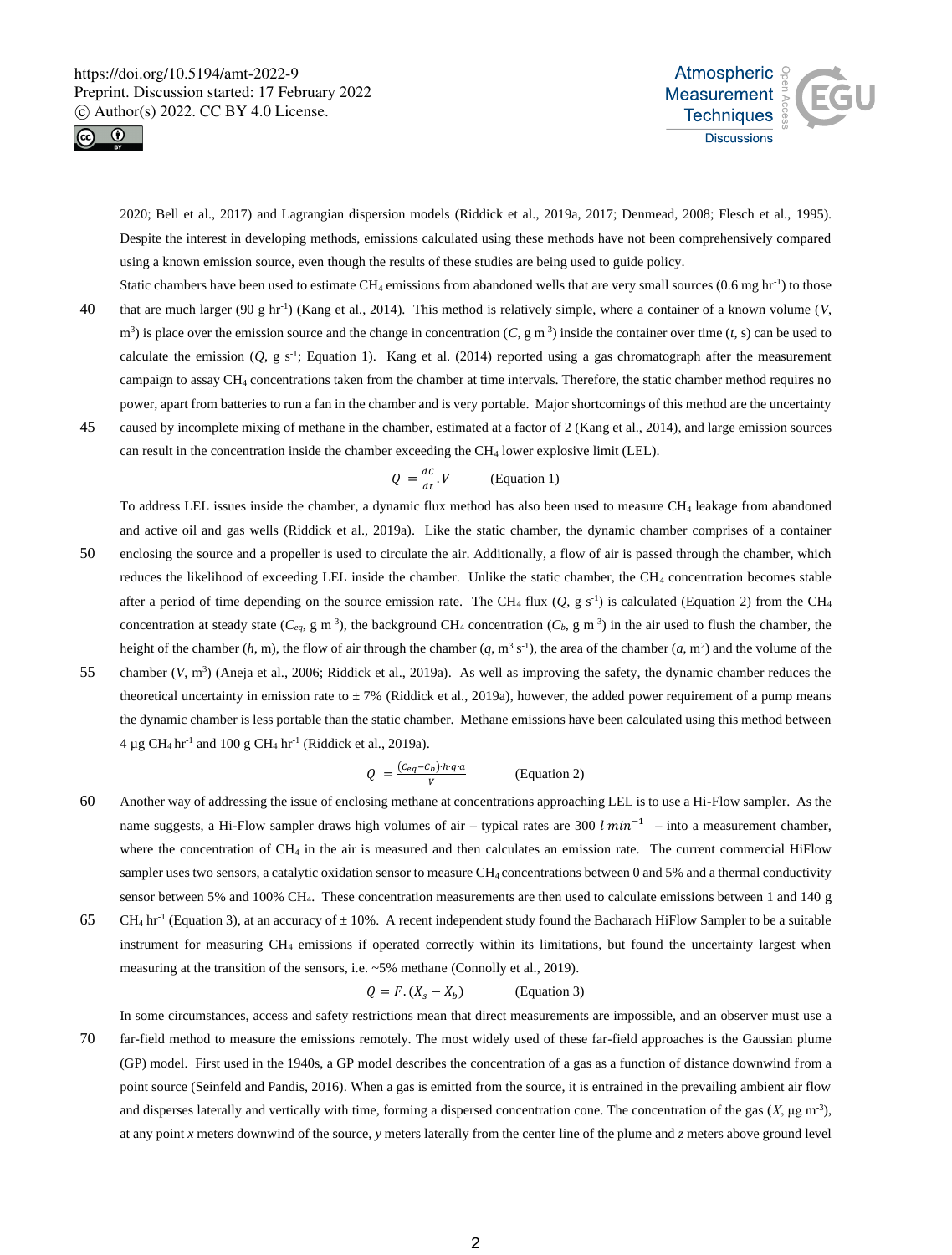



- can be calculated (Equation 4) using the emission rate  $(Q, g s^{-1})$ , the height of the source  $(h_s, m)$  and the Pasquill-Gifford stability class (PGSC) as a measure of air stability. The standard deviation of the lateral ( $\sigma_y$ , m) and vertical ( $\sigma_z$ , m) mixing ratio distributions are calculated from the PGSC of the air (Pasquill, 1962; Busse and Zimmerman, 1973; US EPA, 1995). The GP model assumes that the vertical eddy diffusivity and wind speed are constant and there is total reflection of CH<sub>4</sub> at the surface. The GP is the simplest of the far-field methods and assumes that the emissions are well-defined plumes injected above the near-surface turbulent
- 80 layer from point sources and not affected by aerodynamic obstructions that cause mechanical turbulence at the surface. However, in most situations there are aerodynamic obstacles and plumes are rarely perfectly Gaussian in shape. Another shortcoming of the GP model is the parameterization of the PGSC, which are discrete values and incorrectly assigning them can lead to significant uncertainty. Generally, speaking the GP is rarely used for emissions less than  $100 \text{ g CH4} \text{ h}^{-1}$ . However, an example of using a GP model is its use estimating CH<sup>4</sup> emissions from oil production platforms in the North Sea, where emissions ranged from 10 to 80 85 kg CH<sub>4</sub> hr<sup>-1</sup> with an uncertainty of  $\pm$  45% (Riddick et al., 2019b)

$$
X(x, y, z) = \frac{Q}{2\pi u \sigma_y \sigma_z} e^{-\frac{y^2}{(2\sigma_y)^2}} \left( e^{-\frac{(z - h_s)^2}{(2\sigma_z)^2}} + e^{-\frac{(z + h_s)^2}{(2\sigma_z)^2}} \right)
$$
 (Equation 4)

As an alternative to the GP model, Lagrangian dispersion models can be used to calculate the emission of a source. In a backward Lagrangian stochastic (bLS) model, the measurement position, gas concentration, meteorology and micrometeorology are known inputs and the model works iteratively backwards to simulate the motion of the air parcel, this is then used to infer the rate of

- 90 emission from the source (Flesch et al., 1995). For given meteorological conditions, the model calculates the ratio of downwind concentration to emission,  $(C/Q)_{\text{sim}}$ , depending on the size and location of the source. The emission rate  $(Q, g \text{ m}^2 \text{ s}^{-1})$  is then inferred from the measured gas concentration  $(X_m, g m^{-3})$  and the background gas concentration  $(X_b, g m^{-3})$  (Equation 5). The bLS models can be used to calculate the emissions from point or area sources in a range of micrometeorological conditions. However, a major shortcoming of the model is its inability to adequately model emissions from sources with complex topography or near
- 95 large objects, such as buildings. This can be mitigated by measuring far away from the source over a relatively flat fetch, but an accurate measurement of the micrometeorology is required. As an example, CH<sub>4</sub> emissions from individual point sources on oil and gas infrastructure have been estimated using a bLS model between 4 µg CH<sub>4</sub> hr<sup>-1</sup> and 3 kg CH<sub>4</sub> hr<sup>-1</sup> with an uncertainty of  $\pm$ 38% (Riddick et al., 2019a)

$$
Q = \frac{x_m - x_b}{\left(\frac{C}{Q}\right)_{sim}} \tag{Equation 5}
$$

- 100 In general, as access becomes more restricted, emission rates larger, or safety concerns increase, the methods to estimate the emission rate of a source become more complex. We limit the scope of this study to estimating emissions from a single point source that we would realistically be able to approach and measure, i.e. less than  $200 \text{ g CH}_4 \text{ h}^{-1}$ . The study compares each method's accuracy against known emission rates. Explicitly, our objectives are: 1) Copy the experimental design for each of the measurement methods; 2) Conduct single measurements as a researcher would do in the field by taking measurements to generate a single
- 105 emission estimate from a point source and compare this to known emission rate; 3) Conduct repeat measurements to generate an understanding of the accuracy and precision of the methods; and 4) Make recommendations on the suitability of each method for measuring emissions from relatively small point sources. To our knowledge this is the first time that methods for measuring CH<sup>4</sup> emissions from point sources less than 200 g CH<sub>4</sub> h<sup>-1</sup> have been quantitively assessed against a known reference source and each other.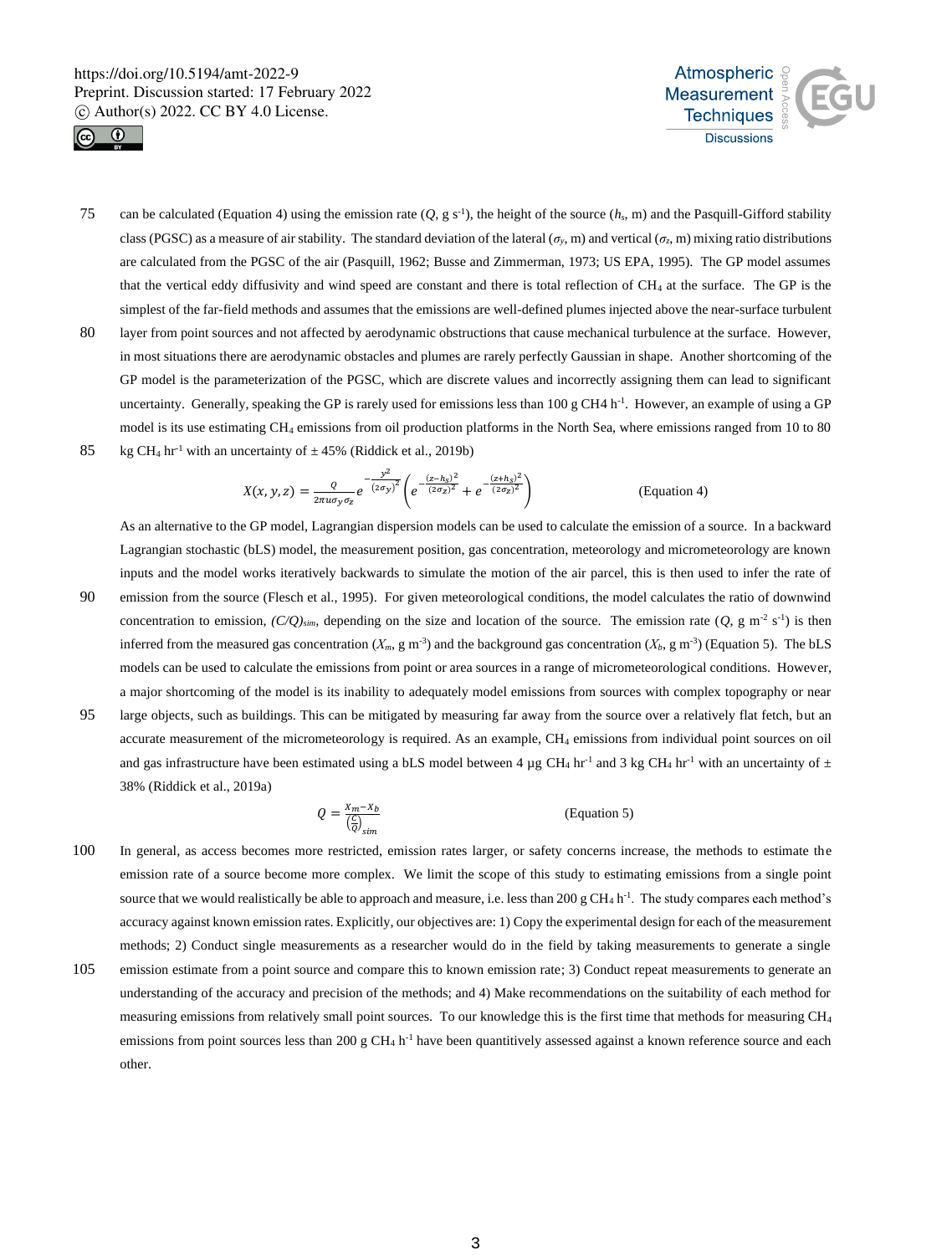



# 110 **2 Methods**

Each of the methods, static chambers, dynamic chambers, Hi-Flow, bLs and GP, are tested at the Colorado State University Methane Emissions Technology Evaluation Center (METEC) site in Fort Collins, CO, USA. METEC can reproduce the range of CH<sub>4</sub> emissions typically seen from individual point sources at oil and gas operations, i.e. between 20 g CH<sub>4</sub> hr<sup>-1</sup> and 40 kg CH<sub>4</sub> hr<sup>-1</sup> <sup>1</sup>, from realistic locations on O&G equipment. For the purposes of this study, where we are comparing the ability of each method

115 to estimate the emission from a point source, we will constrain the known emission rates to those that can be measured safely, i.e. up to 200 g CH<sub>4</sub> hr<sup>-1</sup>. To accomplish this, CH<sub>4</sub> emission rates will be set from a point source 20 cm above the ground at 40, 100 and 200 g CH<sub>4</sub>  $hr^{-1}$ .

Two instruments are used to report CH<sup>4</sup> mixing ratios: the Picarro (ww.picarro.com) GasScouter G4301 mobile gas concentration analyser and the Agilent (www.aglient.com) 7890B Flame-Ionization Detector Gas Chromatograph (GC-FID). The Picarro

120 GasScouter reports CO<sub>2</sub>, H<sub>2</sub>O and CH<sub>4</sub> mixing ratios every 3 s, with a precision (300s, 1 $\sigma$ ) for CH<sub>4</sub> of 300 ppb over an operating range of 0 to 800 ppm. The Agilent 7890B gas chromatograph-flame ionization detector (GC-FID), as used here, has a detection limit of 1.5 ppb and linear dynamic range from 1 ppm to 100% CH4. The instrument was calibrated every 10 samples using a 5,000 ppm gas standard. The GC-FID was checked for linearity before and after each set of measurements using zero-air, 5,000 ppm, 2.5% and 100% CH4.

# 125 **2.1 Static Chamber**

Following method descriptions presented in Pihalatie et al. (2013) and Collier et al. (2014), the static chamber is made by enclosing air within a fixed volume over the emission source (Figure 1A). A fan is secured inside the chamber and used to circulate the air. When the chamber is sealed with the ground an air sample is drawn. During the experiment at least three further air samples are taken at regular intervals (Pihlatie et al., 2013; Collier et al., 2014), the time interval was pre-calculated depending on the emission

130 rate to ensure the increase in concentration was linear. The emission is then calculated from the linear increase in concentration over time.

Three sizes of static chambers were used in this experiment:  $0.12 \text{ m}^3$ ,  $0.5 \text{ m}^3$  and  $1.2 \text{ m}^3$ . The largest chamber reportedly used by Kang et al.  $(2014)$  was  $2 \text{ m}^3$ , however, we found it was impossible to maintain a ground seal with a chamber of this size in anything other than zero wind (0 m s<sup>-1</sup>) wind conditions. In each case, the chamber was placed over a point source 20 cm above the ground

135 emitting gas at approximately 40, 100 and 200 g CH<sub>4</sub> hr<sup>-1</sup>. During the experiment, four sample of 25 ml of air were drawn from the chamber using a 50 ml gas syringe at equal time intervals. The air samples were injected into glass vials containing 30 ml of nitrogen and then stored in a fridge before the CH<sup>4</sup> concentrations were measured using the GC-FID. All samples were measured within two weeks of collection.

The minimum time between air sampling was set at one minute to ensure that the correct vial could be found and the sample outlet

140 purged of gas. When sampling times were less, the experiment became too rushed and errors occurred. Additionally, as a health and safety precaution, a handheld CH<sup>4</sup> sensor, HXG-2D (Sensit Technologies, USA, www.gasleaksensors.com), was placed in the chamber and if the CH<sup>4</sup> concentration exceeded the lower explosive limit before three samples were taken the test was abandoned.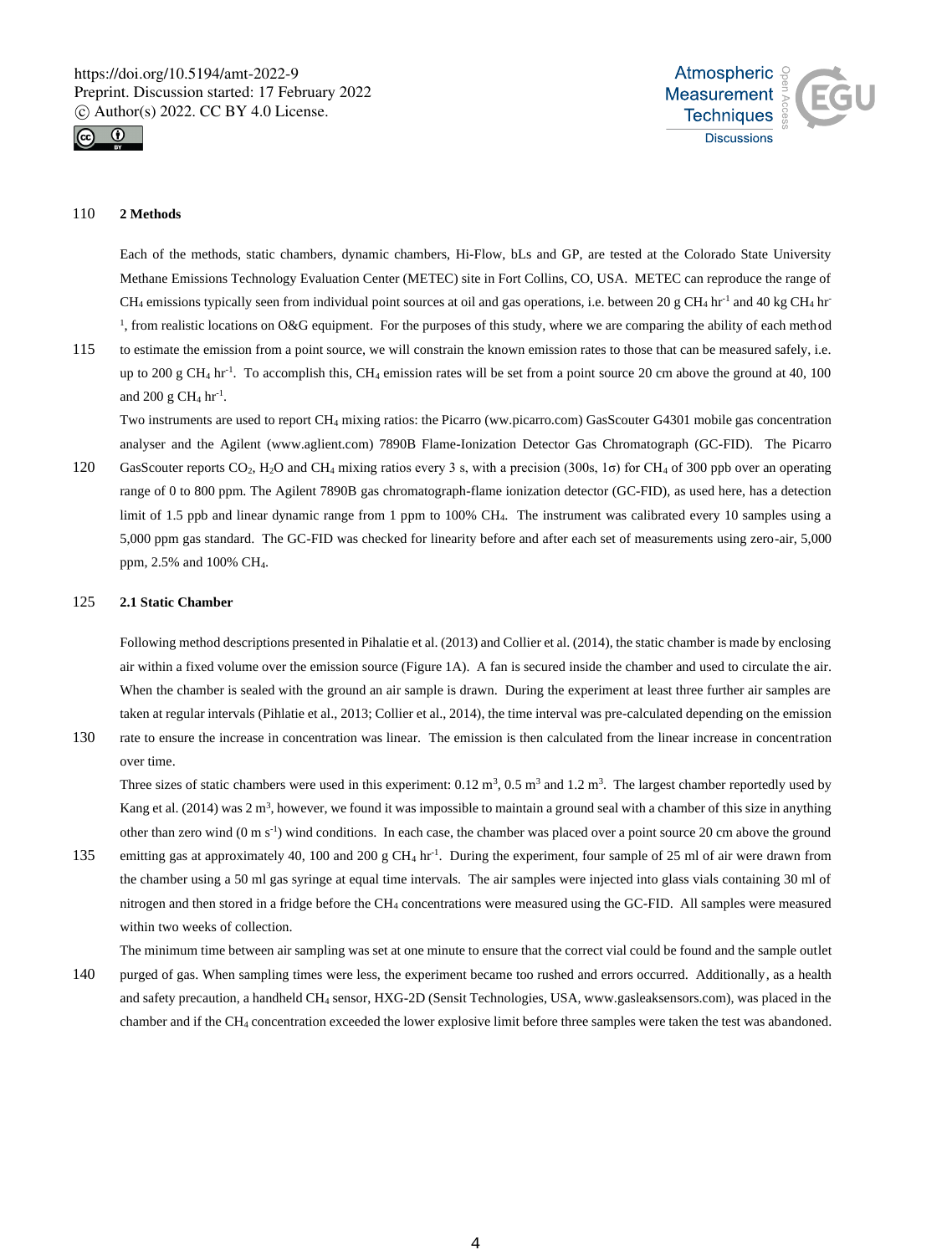





**Figure 1 Schematics of the A. Static chamber and B. Dynamic flux chamber.**

# 145 **2.2 Dynamic Chamber**

A single chamber 0.12 m<sup>3</sup> was used for testing the dynamic chamber method. The plastic chamber, open at one end, was placed over known leaks of approximately 40, 100 and 200 g CH<sub>4</sub> hr<sup>-1</sup> and air was passed through the chamber at a constant rate of 67 l  $min^{-1}$ , following the method of Riddick et al. (2019). The chamber was left until the CH<sub>4</sub> concentration inside had become constant, as measured by the HXG-2D sensor. When steady state was reached, three sample of 25 ml of air were drawn from the chamber

150 using a 50 ml gas syringe injected into glass vials containing 30 ml of nitrogen. As with the samples from the static chamber, the vials were stored in a fridge and measured withing two weeks of collection. Following the methods of Aneja et al. (2006) and Riddick et al. (2019; 2020), the emission is calculated from the steady state gas concentration using Equation 2.

# **2.3 Hi-Flow**

As the Hi-Flow sampler method is relatively simple, no data is required other than the direct measurements made by the instrument. 155 Following the methods of Pekney et al. (2018), the hose end of the Bacharach Hi-Flow sampler (Heath Consultants Inc., www.heathus.com) was placed over the point source and the instrument was turned on. This was repeated three times and the average emission calculated. The Hi-Flow sampler used in this study was calibrated monthly as recommended by the manufacturer. This experiment is repeated three times.

#### **2.4 Gaussian Plume**

160 The GP model uses downwind measurement coupled with meteorology to estimate the emission rate of a source using equation 4. Explicitly, the data used are wind speed  $(u, m s<sup>-1</sup>)$ , wind direction  $(WD, \degree)$ , temperature  $(T, \degree C)$ , CH<sub>4</sub> concentration downwind of the source (*X*, μg m<sup>-3</sup>), location and height of the CH<sub>4</sub> detector, background CH<sub>4</sub> concentration (*X<sub>b</sub>*, μg m<sup>-3</sup>) and the Pasquill-Gifford stability class (PGSC).

Methane emissions are calculated using CH<sub>4</sub> concentrations measured 5 m downwind and background CH<sub>4</sub> concentrations 5 m 165 upwind of the source by the Picarro GasScouter. Wind speed and wind direction were measured every 10 s using a Kestrel 5500 weather meter (www.kestrelmeters.com) on a mast 2 m above the ground. To reduce any impact of mechanical turbulence while maintaining real changes to CH<sub>4</sub> emission caused by changing environmental or atmospheric factors, both CH<sub>4</sub> concentrations and meteorological data are averaged over 15 min (Laubach et al., 2008; Flesch et al., 2009). The PGSC was calculated from the meteorological data using the method of Seinfeld and Pandis (2006). The lookup table, Table S1, is presented in Supplementary

170 Material Section 1.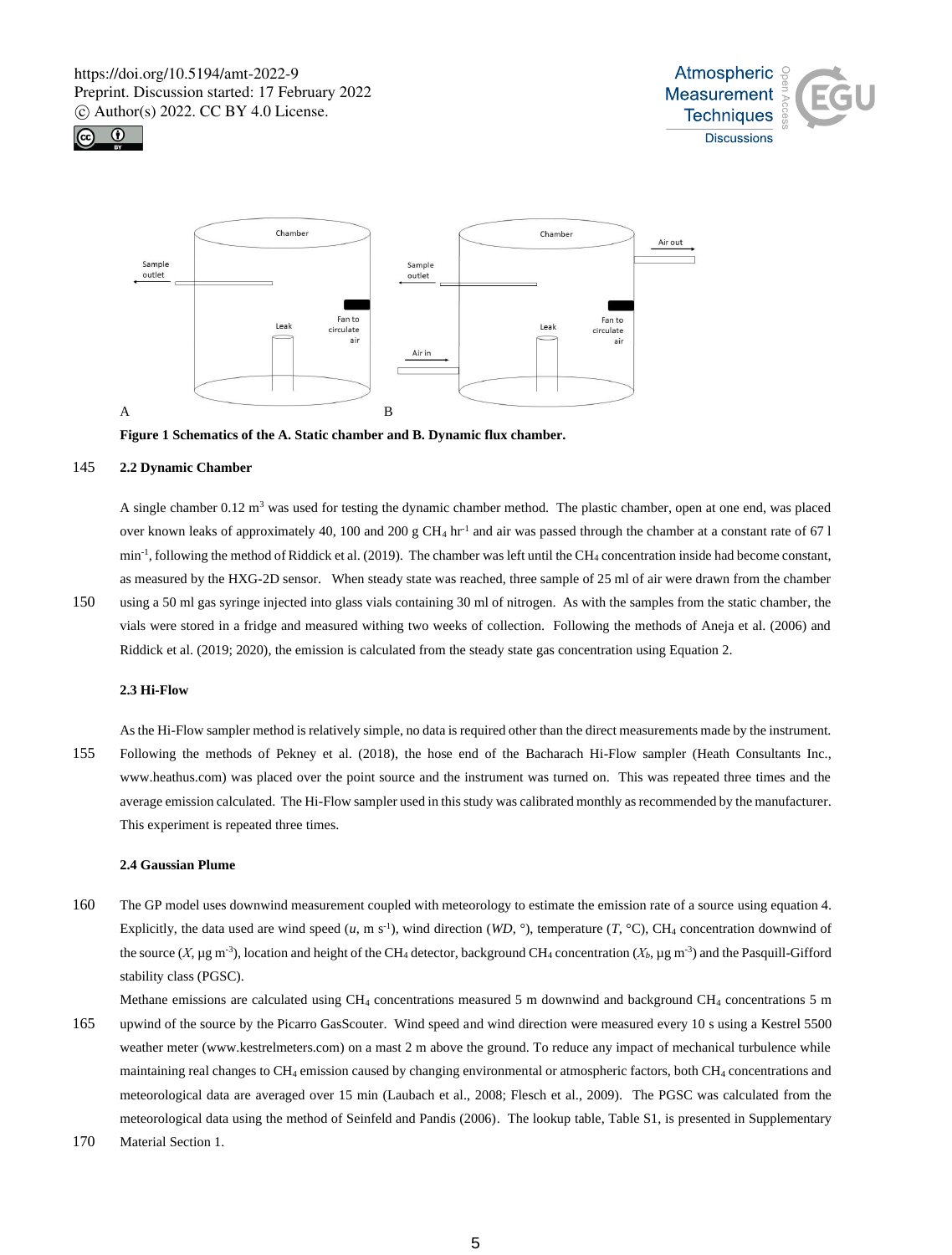



#### **2.5 bLS dispersion model point measurements**

WindTrax (www.thunderbeachscientific.com), a commercial software program, uses a bLS dispersion model to calculate the rate of gas emission from a point, area or line source. In this application, the inversion function of the WindTrax inverse dispersion model version 2.0 was used (Flesch et al., 1995). Data used as input are wind speed  $(u, m s<sup>-1</sup>)$ , wind direction (*WD*,  $\degree$ ), temperature 175 (*T*, °C), downwind CH<sub>4</sub> concentration (*X*, µg m<sup>-3</sup>), location and height of the CH<sub>4</sub> detector, background CH<sub>4</sub> concentration (*X<sub>b</sub>*, µg m<sup>-3</sup>), the roughness length (*z*<sub>0</sub>, m) and the Pasquill-Gifford stability class. The ideal terrain for WindTrax modelling is an obstruction-free surface (Sommer et al., 2005; Laubach et al., 2008) with the maximum distance between the source and the detector of 1 km (Flesch et al., 2005, 2009). Data for downwind average CH<sub>4</sub> concentration, background CH<sub>4</sub> concentration, meteorological and micrometeorological data used in WindTrax will be the same as described in Section 2.4.

# 180 **2.6 Measures of accuracy and precision**

To gain a better understanding of method accuracy and precision, experiments described in sections 2.1 to 2.5 are repeated twice more. In each individual experiment the difference between the known emission rate and the calculated emission rate will be presented as a percentage (Equation 6), where *A* is the accuracy,  $Q_c$  is the calculated emission and  $Q_k$  is the known emission. The average accuracy of the three experiments  $(A_r, \mathcal{C}_r)$  will be presented as a measure of the accuracy and the standard deviation  $(A_{SD})$ 185 of the individual uncertainties will be used as a comparative measure of the precision.

$$
A = \frac{(Q_c - Q_k)}{Q_k} \chi \ 100
$$
 (Equation 6)

#### **3 Results**

#### **3.1 Method narrative – anecdotal description of methods**

Of the methods tested in this study (summary in Table 1), the static chamber is logistically the simplest. The researcher fixes a 190 container around an emission source and extracts air samples at known time intervals. These vials can be stored for up to a month before analysis on a gas chromatograph. As such, the samples can be analyzed by a third party and the researcher only requires access to the flux chamber, LEL sensor, and the required gas sampling equipment. We found the main shortcomings of the static chamber method are: 1. It was difficult to take samples fast enough during the linear change in concentration; and 2. The method is inherently dangerous. We were aware throughout the experiment that the chamber will become explosive and pre-calculated 195 the time between sample measurement based on the emission rate. During the 200 g CH<sub>4</sub> h<sup>-1</sup> experiment, the lower explosive limit of CH<sup>4</sup> was reached after three minutes of the chamber being sealed. We would like to highlight that collecting unprocessed natural gas that may contain aromatic hydrocarbons and hydrogen sulphide is ill-advised and we do not recommend its use. As such, we have not presented our measurement data and strongly encourage the use of an alternative method.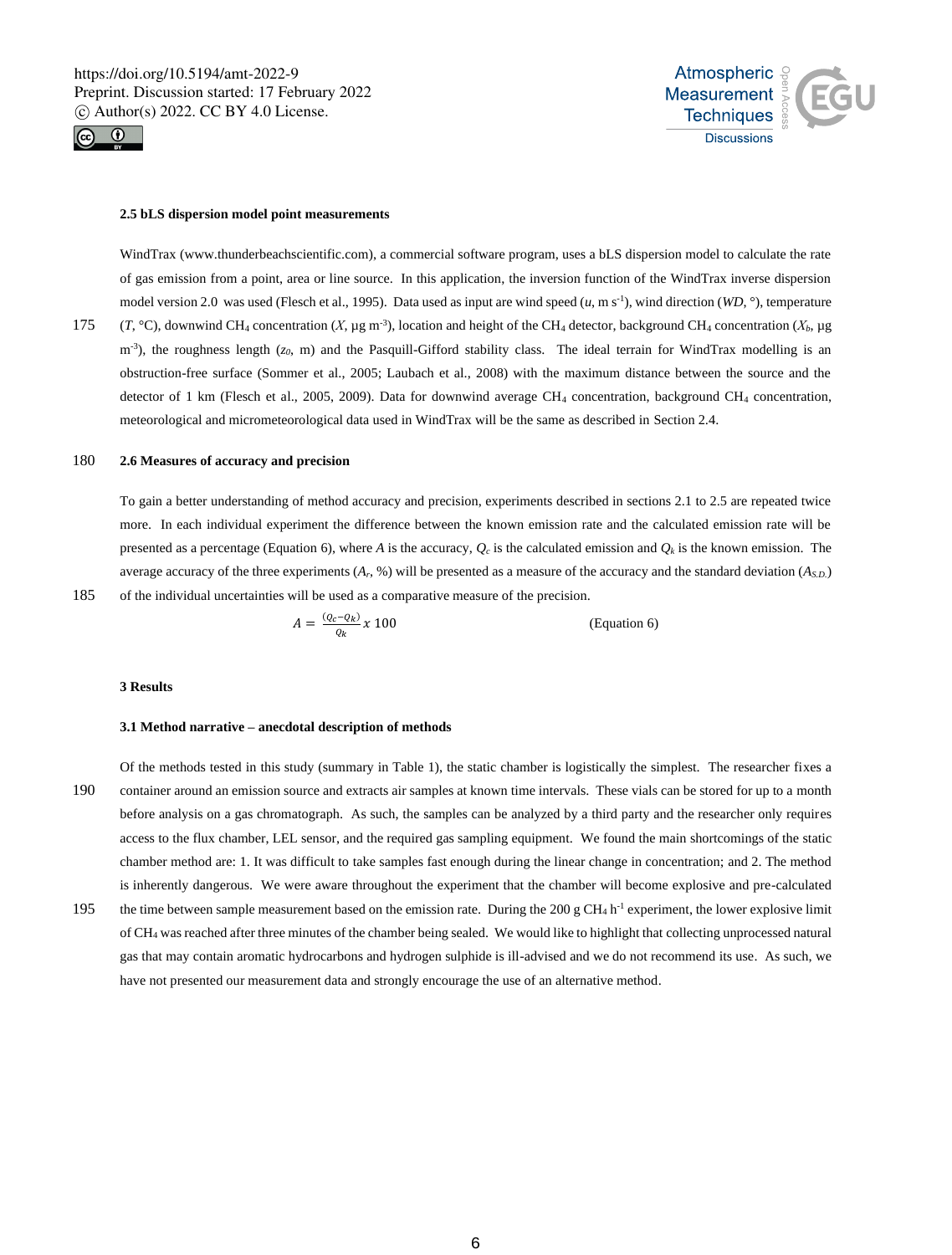



**Table 1 Condensed description of logistical needs and results of each experiment.** *Access* **describes if physical access to the**  200 **emission source is required,** *Inst* **describes if a dedicated instrument is required, and cost is the approximate cost of the lowest price instrument capable of the measurements.** *Met* **describes if meteorological data is required.** *Tmeas* **and** *Tanalysis* **are the times it takes to conduct and analyse one measurement, respectively.** *A* **is the accuracy of one measurement of a 200 g CH<sup>4</sup> h -1 source (as defined above in Section 2.6),** *A<sup>r</sup>* **is the average accuracy when repeating the measurement of a 200 g CH<sup>4</sup> h -1 source three times,** *AS.D.* **is the standard deviation of the accuracy of the three repeated experiments and** *U* **is the**  205 **theoretical uncertainty as presented in previous studies.**

| Method            | Access | Inst | Cost              | Met         | $T_{meas}$ | $T_{analysis}$           | A     | $A_r$ | $A_{S.D.}$ | $U\left(\%\right)$ |
|-------------------|--------|------|-------------------|-------------|------------|--------------------------|-------|-------|------------|--------------------|
|                   |        |      | (k\$)             |             | (mins)     | (mins)                   | (% )  | (% )  |            |                    |
| Static chamber    | Y      | N    | $\sim$            | N           |            |                          |       |       |            | $+100, -50^*$      |
| Dynamic chamber Y |        | N    | $\Delta \sim 100$ | N           | 15         | 5                        | $-11$ | $-10$ | 5.9        | $+7^{\#}$          |
| <b>HiFlow</b>     | Y      | Y    | $5^{\circ}$       | $\mathbf N$ | 5          | $\overline{\phantom{0}}$ | $-16$ | $-18$ | 8.2        | $\pm 10^{\dagger}$ |
| Gaussian Plume    | N      | Y    | 32                | Y           | 15         | 60                       | 33    | 29    | 12.5       | $+18^{1}$          |
| bLs model         | N      | Y    | 32                | Y           | 15         | 90                       | $-11$ | $-7$  | 14.1       | $+128$             |

 $*$  Kang et al. (2014),  $*$  Riddick et al. (2019),  $*$  Pekney et al. (2015),  $*$  Riddick et al. (2020),  $*$  Riddick et al. (2016)

The dynamic chamber is logistically one step more advanced than the static chamber and requires a pump to draw air through the chamber at a known rate, and, ideally, a flow meter to measure the air flow. This reduces the potential for CH<sub>4</sub> concentration inside the chamber becoming explosive. This means the main advantages of the static chamber are preserved, i.e. cost and ease of

210 analysis, but mitigates the health and safety concerns. Again, the major shortcoming of the dynamic chamber method is that it requires direct access to the emission source.

The HiFlow is an off-the-shelf method/instrument, and as an integrated solution, is easier than the dynamic chamber. Once calibrated, the HiFlow bag is loosely cinched around the emission source and turned on. The instrument displays the methane emission, in 1 min<sup>-1</sup>, within a minute at a precision of one significant figure. The data are stored in the instrument and can be

215 downloaded later. The advantages of the HiFlow are the ease of use and amount of time needed to measure a source, typically five minutes per emission source. The main shortcomings are that the researcher needs to have a HiFlow instrument, direct access to the source, calibration gas, and a means of charging batteries and/or powering the instrument.

Measurement data required for the GP and bLs methods were the same. After CH<sup>4</sup> is emitted from a source it quickly disperses and to measure the concentration downwind access to a sub-ppm CH<sub>4</sub> analyzer is required. In 2020, the least-expensive, suitable 220 instrument on the market costs around \$32,000. In addition to near-ambient CH<sup>4</sup> concentration measurements, meteorological data are required to populate the models. Despite the cost and time required to make the measurements, the practical advantages of these methods are that access is not required, emissions can be calculated from remote sources and that conditions are generally safe. However, ensuring that the measurement location is in the plume for long enough to detect an enhancement large enough for the instrument to measure accurately can be challenging. In light winds the plume can move laterally and the sensor becomes 225 offset.

# **3.2 Accuracy of single measurements**

To simulate typical measurement methods and gain an understanding of how good a 'snapshot' measurement can be, a single measurement was taken from a source of known emission rates:  $\sim$ 40, 100, 200 g CH<sub>4</sub> h<sup>-1</sup>. The emissions were generated for each source and the percentage difference between measured and known emissions also calculated (*A*, %). Emissions calculated using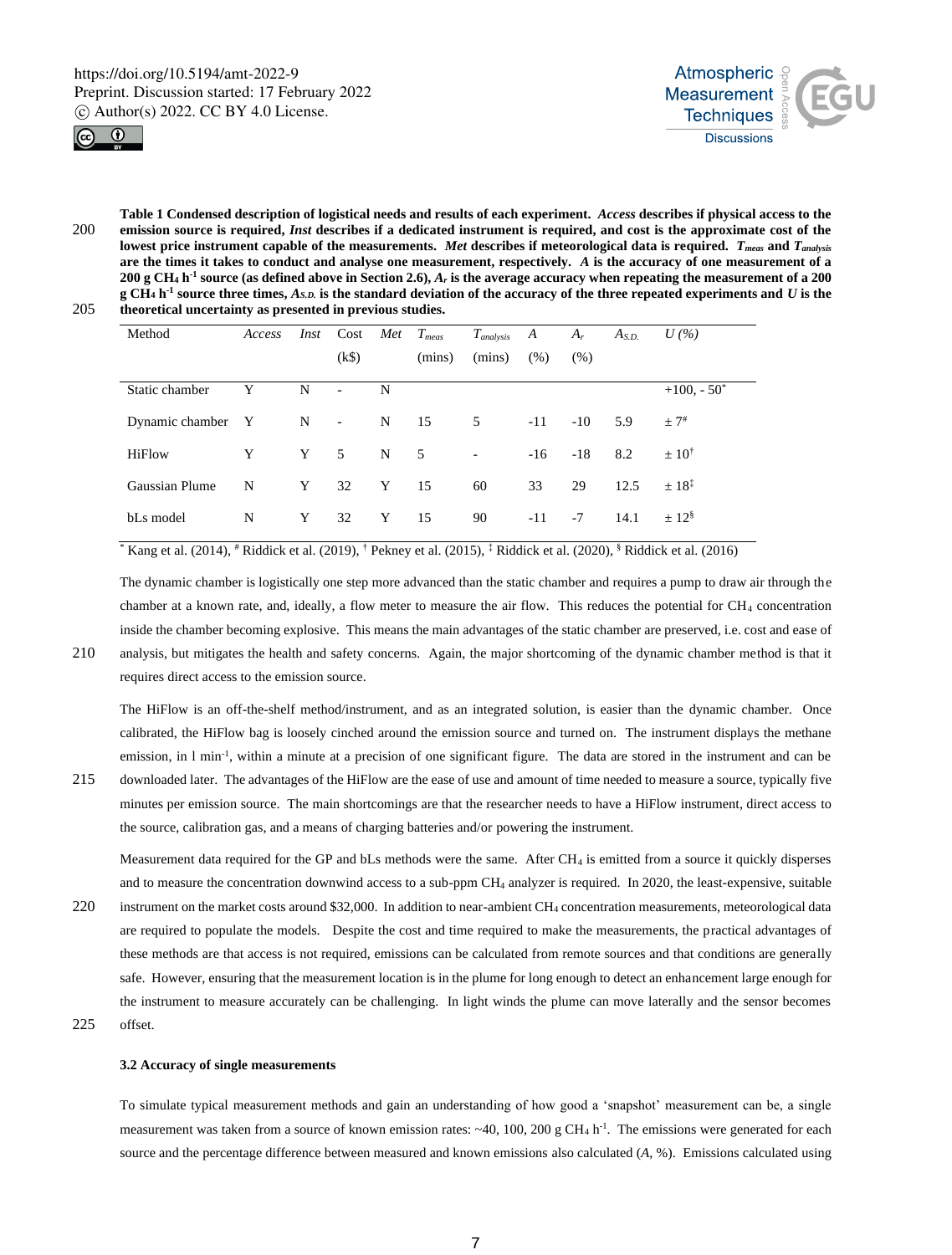



230 the dynamic chamber and HiFlow methods were -11 % and -16 %, respectively (Figure 2A and Supplementary Material Section 2 Table S2). From these measurements, using single measurement data in a Gaussian Plume model generally results in an overestimate of CH<sub>4</sub> emission, between 33 and 104% higher than the actual emission rate. However, |A| decreases as the emission rate increases;  $A = -33\%$  for emissionrates of 200 g CH<sub>4</sub> h<sup>-1</sup>. For the other three methods, dynamic chamber, HiFlow and bLs, the emission generated are an underestimate, lying within 21% of the known emission rate, and not changing with increased 235 emission.



**Figure 2 A) Accuracy (% difference from known emission rate) of emission estimates from a single measurement using each of the measurement methodologies at different known emission rates (** $\sim$  **40, 100 and 200 g CH<sub>4</sub> h<sup>-1</sup>). B) Accuracy of emission estimates from the average of three repeated measurements. Abbreviations as follows: DC – Dynamic chamber,**  240 **HF – HiFlow, GP – Gaussian Plume, bLs – Backwards Lagrangian stochastic method.** 

### **3.2 Accuracy and precision of repeat measurements**

Repeating the experiments three times and generating an average value *Ar*, generally became closer to zero as the flow rate of the source increased. Our results show that the most accurate method for generating emissions after repeat measurements from a 200  $g CH_4 h^{-1}$  source was the bLs method (-7%), then the dynamic chamber (-10%) and then the HiFlow (-18%) (Table 1). The least 245 accurate method after repeat measurements was the GP model (29%). For most methods, the dynamic chamber, GP and bLs, the accuracy of the emission estimate improved, i.e.  $|A_r| < |A|$ , while for the HiFlow the accuracy became slightly worse, i.e.  $|A_r|$ |A|. Repeating the experiments improved the accuracy of the emission estimate by 4% for the GP model. Data are all presented in Supplementary Material Section 3.

For the 40 g CH<sub>4</sub> h<sup>-1</sup> source, repeating the experiments generally improved the accuracy of the emission estimate except for the GP 250 model which became 20% less accurate (Figure 2B). Like the accuracy, the precision of the methods became better, i.e. the S.D. of the individual uncertainties became smaller, as the emission rate of the source increased (Figure 3). Methods that made measurements while being attached to the source – chamber and HiFlow methods – were more precise than those that measured remotely – bLs and GP methods.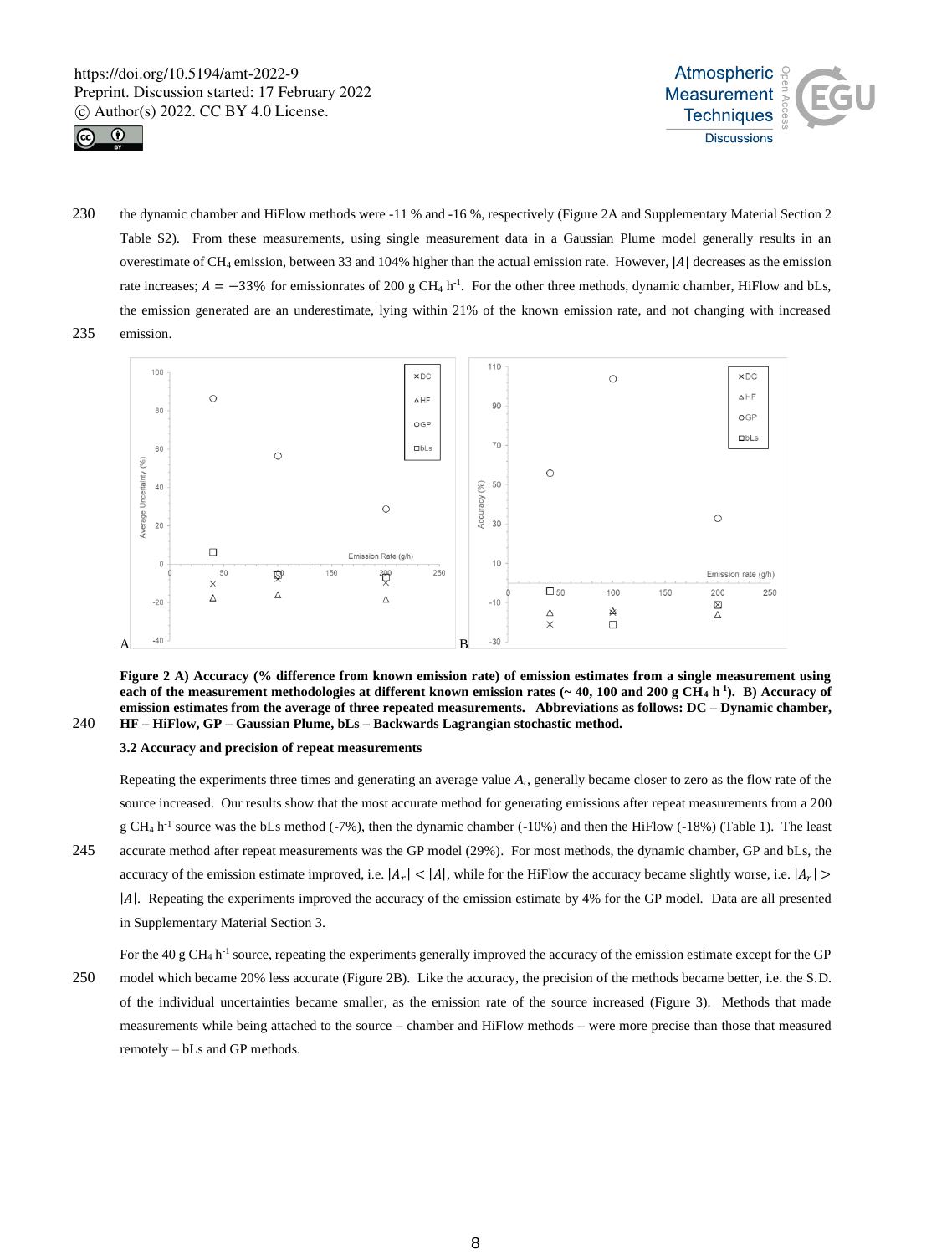





255 **Figure 3 The standard deviation of the uncertainties of repeated measurements against the emission rate of the experiment.** 

#### **4 Discussion and conclusions**

#### **4.1 Precision and accuracy**

This study investigates the accuracy and precision of five methods that have recently been used to estimate smaller,  $< 200 \text{ g CH}_4$ h<sup>-1</sup>, CH<sub>4</sub> emissions from oil and gas infrastructure and include, dynamic chamber, the Bacharach HiFlow sensor, Gaussian plume 260 modelling and backward Lagrangian stochastic models. Here, we generate CH<sup>4</sup> emission estimates from a known CH<sup>4</sup> source emitting approximately 40, 100 and 200 g  $CH_4$  h<sup>-1</sup>. Experiments simulating published methods are carried out once to generate a single visit estimate and are then repeated twice more to better understand how repeat experiments can improve the accuracy and precision of the emission estimate.

Even though the dynamic chamber repeatedly underestimates the emission, it is the most accurate for a single measurement, which 265 improves with subsequent measurements (*A* = -11%, *A<sup>r</sup>* = -10%). The HiFlow also underestimates the single emission and becomes less accurate with repetition  $(A = -16\%, A_r = -18\%)$ . We suggest the dynamic chamber and HiFlow may be more accurate as the flow of air results in increased mixing within the chamber and the sampled air is a better representation of a homogenous gas mixture.

For the far field methods, the bLs method underestimated emissions both for single and repeat measurements  $(A = -11\%, A_r = -11\%)$ 270 7%) while the GP method significantly overestimated the emissions  $(A = 33\%, A_r = 29\%)$  despite using the same meteorological and concentration data as input. These findings are consistent with another study (Bonifacio et al., 2013), however, this is the first study that has compared both to a known emission rate.

#### **4.2 Which method to use – a decision making paradigm**

Regardless of accuracy and precision, this study shows that all methods can be used to estimate emissions from a source less than  $275$  200 g CH<sub>4</sub> h<sup>-1</sup> to an accuracy of at least 40%. It is reasonable to assume that this level of uncertainty is acceptable in some studies where the research is only aiming to determine relative sizes of emission, e.g. Riddick et al. (2019), while other studies require time-resolved emission estimates to compare against modelled output, e.g. Riddick et al. 2017.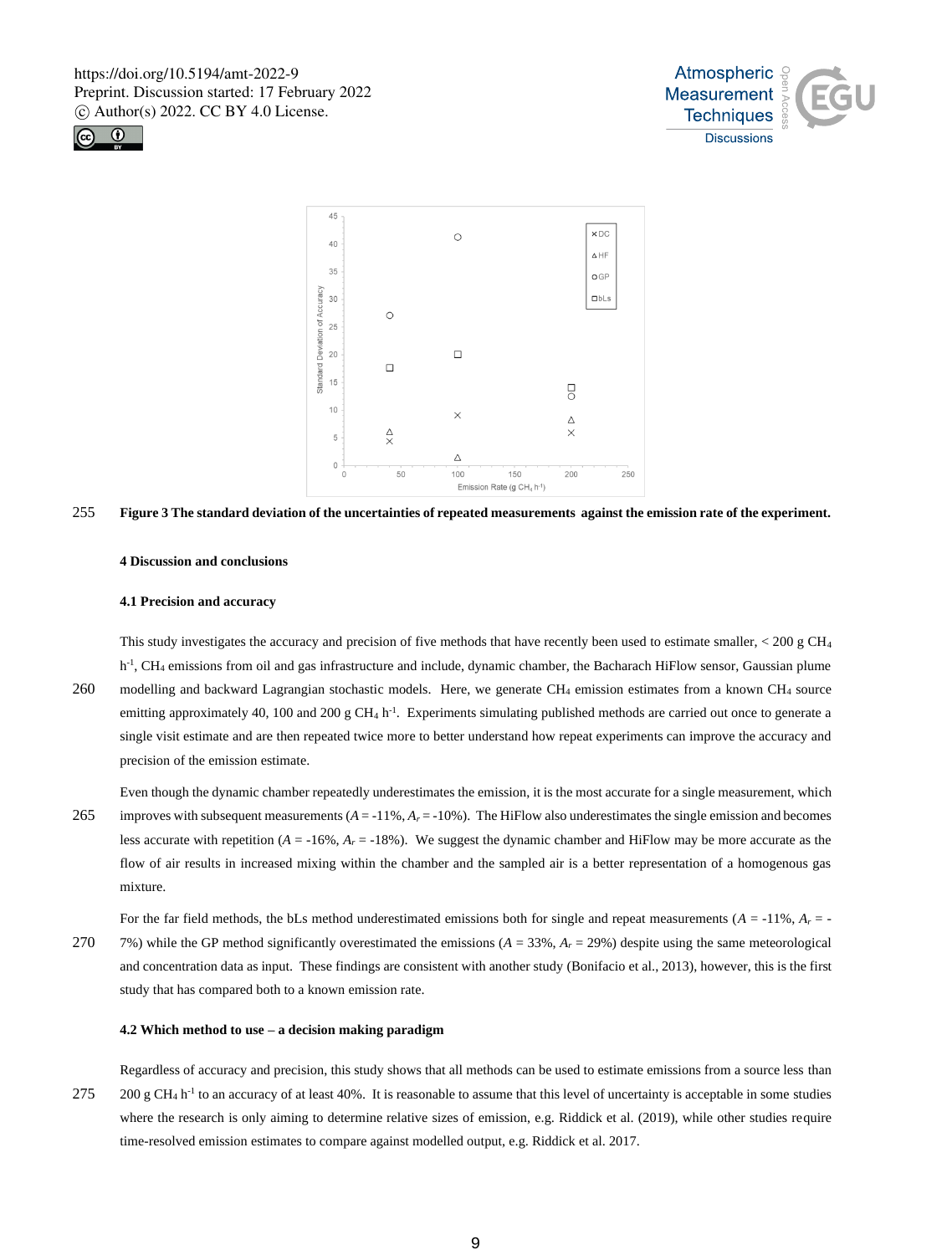



It is, however, concerning that many of the methods show a bias in measurement results. In most studies, it is assumed that averaging large numbers of measurements reduces aggregate error *in the mean* for the measured locations – for example, for a 280 study that surveyed with a downwind method at many well pads, it is generally assumed that, while reported results may be inaccurate for any one facility, the aggregate emission rate across all facilities is an unbiased estimate of total emissions. For the downwind methods and conditions in this study, this is not a correct assumption for most of the methods, and, in particular, will result in substantial error for studies relying on the GP method.

It is also important to note that the study performed here did not simulate or account for issues which increase error in field 285 conditions. For example, when using downwind methods (GP or bLs), the scientist may not know the exact location of the emission point and may be further downwind of the emission location. These knowledge errors may result in uncertainties, or bias in excess of what is presented here; our study should be viewed as a best case bound on the accuracy of the methods.

To provide our findings with some form of context we present our data as a flow diagram to help researchers decide on a suitable method based on accuracy, precision and effort (Figure 4). Here, we give suggestions of which methods could be used given 290 practical and logistical circumstances, i.e. site access and instrument availability. If precision is important in an experiment, our flow diagram would direct a researcher to either the dynamic chamber or the bLs model, while time limitation would suggest the HiFlow. We also hope that the findings of our study could help industry better understand the veracity of researcher's findings and to help put findings in context. As such, we present data that can be used quickly to provide meaning, and balance, to studies that present unexpected findings.

295



**Figure 4 Data presented as a flow diagram to help researchers decide on a suitable method based on accuracy, precision and effort**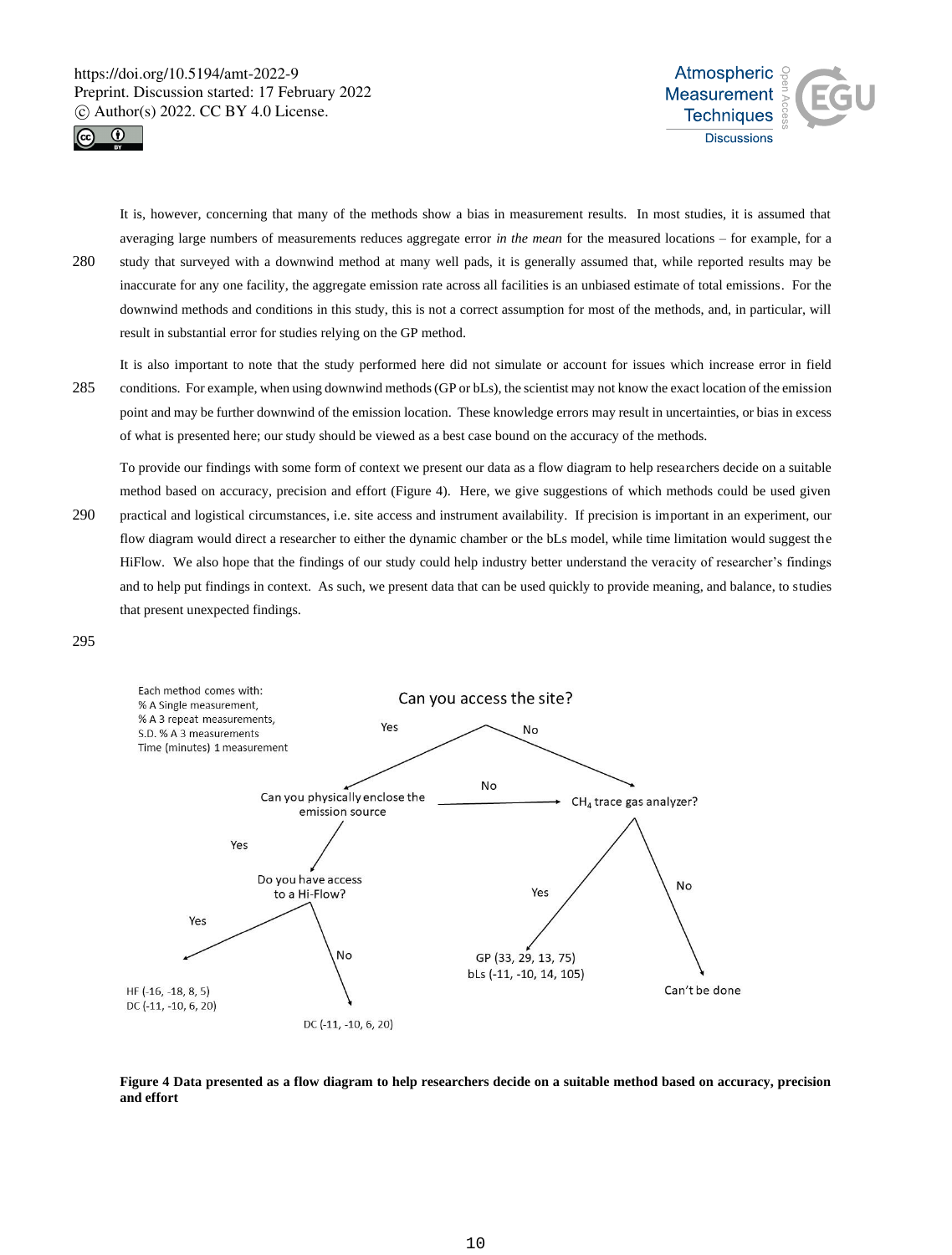



# **Author Contributions**

300 *Stuart N. Riddick:* Conceptualization, Investigation, Methodology, Supervision, Writing – original draft preparation, review and editing *Riley Ancona*: Investigation, Data Curation and Analysis, Writing: original draft preparation

*Clay Bell:* Writing – Analysis, review and editing *Aidan Duggan:* Investigation

305 *Tim Vaughn*: Investigation, Methodology *Kristine Bennett:* Writing – Analysis, review and editing *Dan Zimmerle:* Writing – Analysis, review and editing *Stuart N. Riddick:* Conceptualization, Investigation, Methodology, Supervision, Writing – original draft preparation, review and editing

# 310 **Acknowledgements**

This work was funded by the METEC Industry Advisory Board (IAB) at Colorado State University.

#### **Competing Interests**

The authors declare that they have no conflict of interest.

#### **Disclosure Statement**

315 The authors declare that no financial interest or benefit that has arisen from the direct applications of this research.

#### **References**

Allen, D. T., Torres, V. M., Thomas, J., Sullivan, D. W., Harrison, M., Hendler, A., Herndon, S. C., Kolb, C. E., Fraser, M. P., Hill, A. D., Lamb, B. K., Miskimins, J., Sawyer, R. F., and Seinfeld, J. H.: Measurements of methane emissions at natural gas production sites in the United States, Proceedings of the National Academy of Sciences, 110, 17768–17773,

# 320 https://doi.org/10.1073/pnas.1304880110, 2013. Alvarez, R. A., Zavala-Araiza, D., Lyon, D. R., Allen, D. T., Barkley, Z. R., Brandt, A. R., Davis, K. J., Herndon, S. C., Jacob, D. J., Karion, A., Kort, E. A., Lamb, B. K., Lauvaux, T., Maasakkers, J. D., Marchese, A. J., Omara, M., Pacala, S. W., Peischl,

- J., Robinson, A. L., Shepson, P. B., Sweeney, C., Townsend-Small, A., Wofsy, S. C., and Hamburg, S. P.: Assessment of methane emissions from the U.S. oil and gas supply chain, eaar7204, https://doi.org/10.1126/science.aar7204, 2018.
- 325 Aneja, V. P., Blunden, J., Claiborn, C. S., and Rogers, H. H.: Dynamic Chamber System to Measure Gaseous Compounds Emissions and Atmospheric-Biospheric Interactions, in: Environmental Simulation Chambers: Application to Atmospheric Chemical Processes, 97–109, 2006.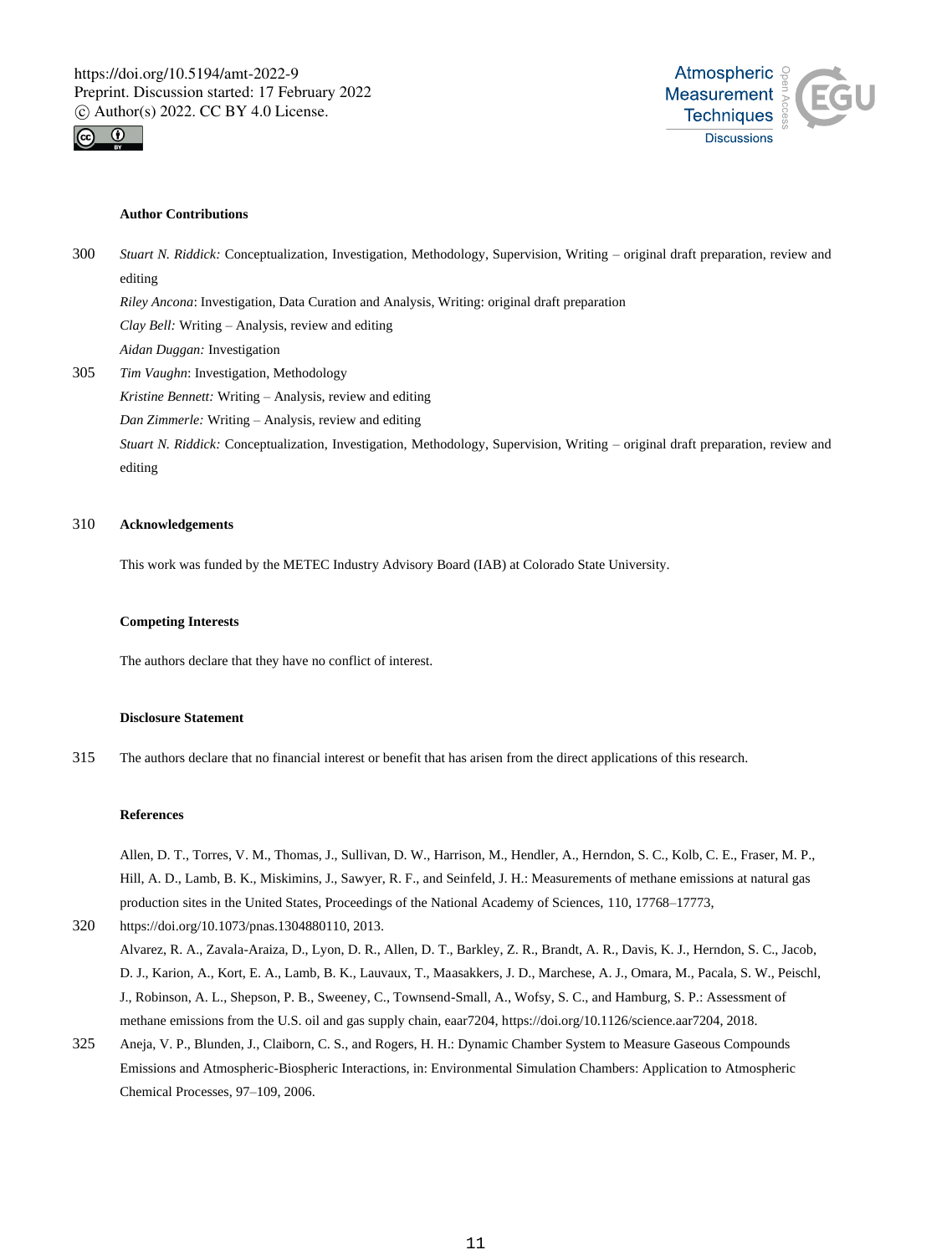



Baillie, J., Risk, D., Atherton, E., O'Connell, E., Fougère, C., Bourlon, E., and MacKay, K.: Methane emissions from conventional and unconventional oil and gas production sites in southeastern Saskatchewan, Canada, Environ. Res. Commun., 1, 330 011003, https://doi.org/10.1088/2515-7620/ab01f2, 2019.

Bell, C. S., Vaughn, T. L., Zimmerle, D., Herndon, S. C., Yacovitch, T. I., Heath, G. A., Pétron, G., Edie, R., Field, R. A., Murphy, S. M., Robertson, A. M., and Soltis, J.: Comparison of methane emission estimates from multiple measurement techniques at natural gas production pads, 5, 79, https://doi.org/10.1525/elementa.266, 2017. Bonifacio, H. F., Maghirang, R. G., Razote, E. B., Trabue, S. L., and Prueger, J. H.: Comparison of AERMOD and WindTrax

- 335 dispersion models in determining PM  $_{10}$  emission rates from a beef cattle feedlot, Journal of the Air & Waste Management Association, 63, 545–556, https://doi.org/10.1080/10962247.2013.768311, 2013. Brantley, H. L., Thoma, E. D., and Eisele, A. P.: Assessment of volatile organic compound and hazardous air pollutant emissions from oil and natural gas well pads using mobile remote and on-site direct measurements, Journal of the Air & Waste Management Association, 65, 1072–1082, https://doi.org/10.1080/10962247.2015.1056888, 2015.
- 340 Caulton, D. R., Shepson, P. B., Santoro, R. L., Sparks, J. P., Howarth, R. W., Ingraffea, A. R., Cambaliza, M. O. L., Sweeney, C., Karion, A., Davis, K. J., Stirm, B. H., Montzka, S. A., and Miller, B. R.: Toward a better understanding and quantification of methane emissions from shale gas development, 111, 6237–6242, https://doi.org/10.1073/pnas.1316546111, 2014. Collier, S. M., Ruark, M. D., Oates, L. G., Jokela, W. E., and Dell, C. J.: Measurement of Greenhouse Gas Flux from Agricultural Soils Using Static Chambers, JoVE, 52110, https://doi.org/10.3791/52110, 2014.
- 345 Connolly, J. I., Robinson, R. A., and Gardiner, T. D.: Assessment of the Bacharach Hi Flow® Sampler characteristics and potential failure modes when measuring methane emissions, Measurement, 145, 226–233, https://doi.org/10.1016/j.measurement.2019.05.055, 2019. Denmead, O. T.: Approaches to measuring fluxes of methane and nitrous oxide between landscapes and the atmosphere, Plant

Soil, 309, 5–24, https://doi.org/10.1007/s11104-008-9599-z, 2008.

350 Edie, R., Robertson, A. M., Field, R. A., Soltis, J., Snare, D. A., Zimmerle, D., Bell, C. S., Vaughn, T. L., and Murphy, S. M.: Constraining the accuracy of flux estimates using OTM 33A, Atmos. Meas. Tech., 13, 341–353, https://doi.org/10.5194/amt-13- 341-2020, 2020.

Flesch, T. K., Wilson, J. D., and Yee, E.: Backward-Time Lagrangian Stochastic Dispersion Models and Their Application to Estimate Gaseous Emissions, J. Appl. Meteor., 34, 1320–1332, https://doi.org/10.1175/1520-

355 0450(1995)034<1320:BTLSDM>2.0.CO;2, 1995. Kang, M., Kanno, C. M., Reid, M. C., Zhang, X., Mauzerall, D. L., Celia, M. A., Chen, Y., and Onstott, T. C.: Direct measurements of methane emissions from abandoned oil and gas wells in Pennsylvania, 111, 18173–18177, https://doi.org/10.1073/pnas.1408315111, 2014.

Livingston, G. P. and Hutchinson, G. L.: Enclosure-based measurement of trace gas exchange: applications and sources of error., 360 in: In: Matson, P.A. and Harris, R.C., Eds., Biogenic trace gases: measuring emissions from soil and water., Blackwell Science Ltd., Oxford, UK, 14–51, 1995. Omara, M., Sullivan, M. R., Li, X., Subramanian, R., Robinson, A. L., and Presto, A. A.: Methane Emissions from Conventional and Unconventional Natural Gas Production Sites in the Marcellus Shale Basin, 50, 2099–2107, https://doi.org/10.1021/acs.est.5b05503, 2016.

365 Pekney, N. J., Diehl, J. R., Ruehl, D., Sams, J., Veloski, G., Patel, A., Schmidt, C., and Card, T.: Measurement of methane emissions from abandoned oil and gas wells in Hillman State Park, Pennsylvania, Carbon Management, 9, 165–175, https://doi.org/10.1080/17583004.2018.1443642, 2018.